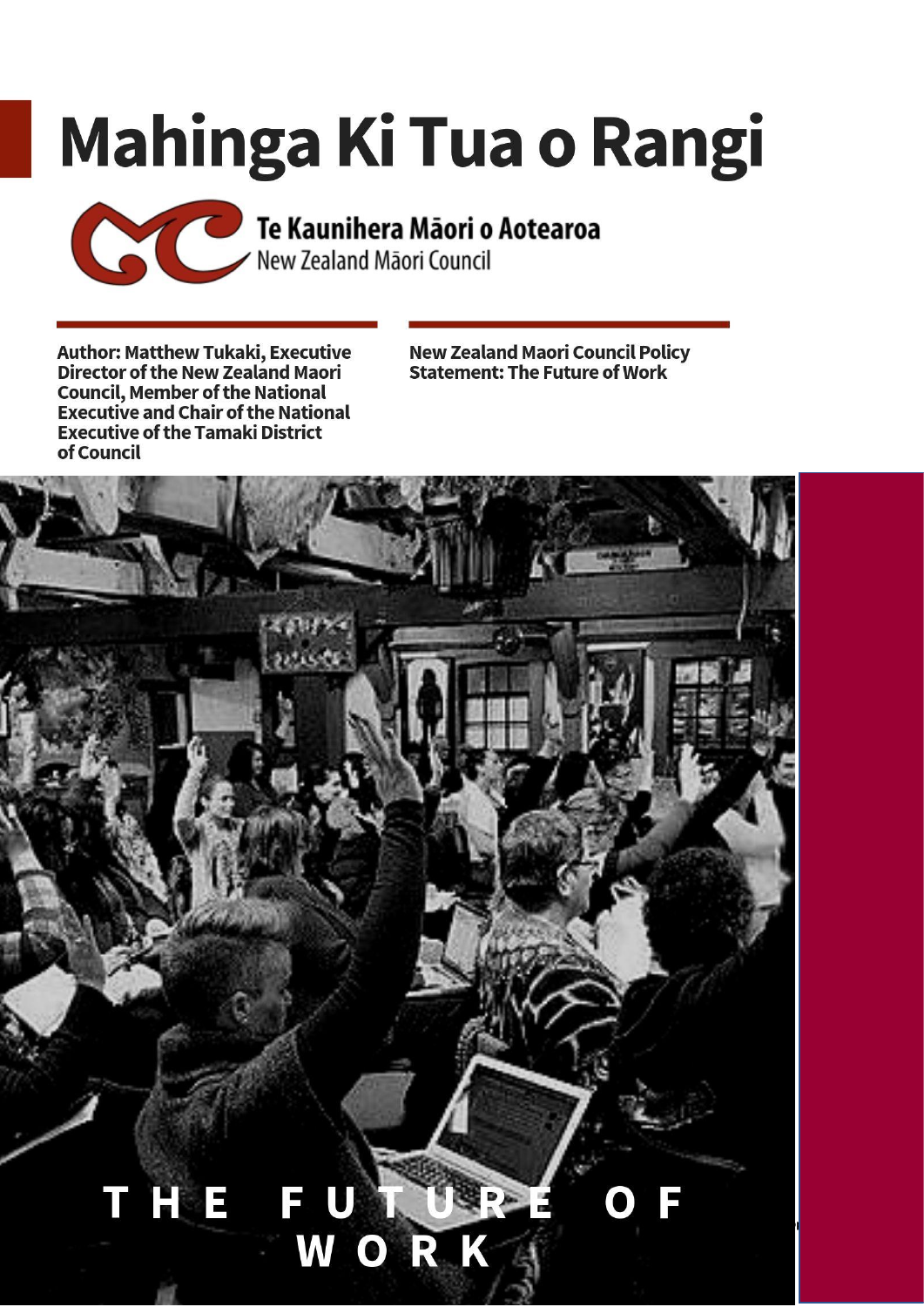# **Contents**

| Priority: "Creating more opportunities for Maori in the digital, information technology and<br>1. |
|---------------------------------------------------------------------------------------------------|
| Priority Two: "From the Marae to the Boardroom – developing a new generation of Maori<br>2.       |
| Priority Three: "Steps to freedom - using employment to reduce reoffending"7<br>3.                |
| 4.                                                                                                |
| Priority: "Maori in their middle to latter years" A tailored national workforce development<br>5. |
|                                                                                                   |
|                                                                                                   |
|                                                                                                   |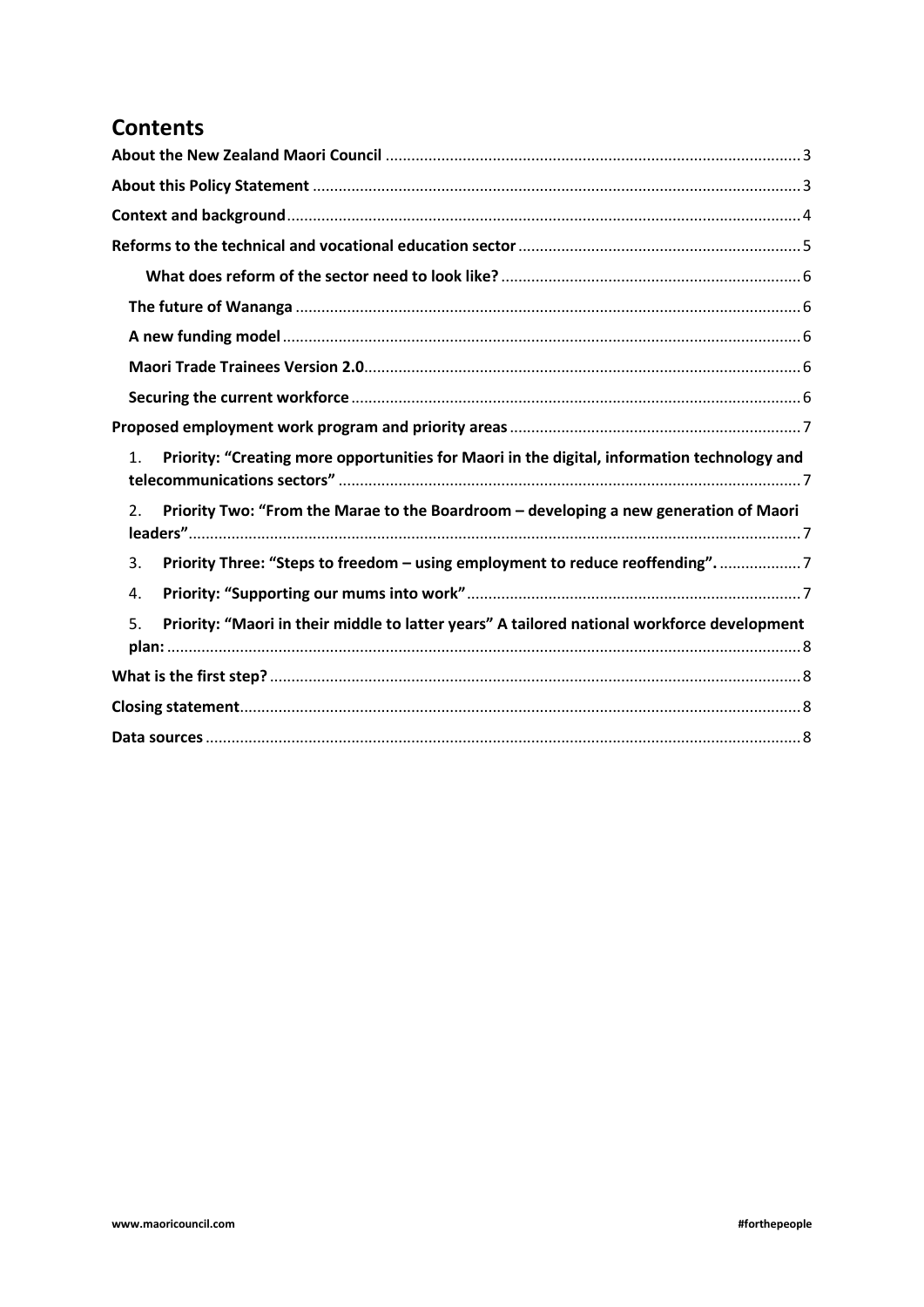# <span id="page-2-0"></span>**About the New Zealand Maori Council**

The New Zealand Maori Council is one of the oldest of all Maori representative groups established through the Maori Community Development ACT (1962). In recent times Council has increased its focus on social challenges and issues that impact Maori and, as a result, its work programs have changed to developing idea and innovative ways of reducing barriers that might be in the way of our people progressing forward. In July of 2018 Council voted to establish eight new taskforces. One of these new taskforces is "Access to Industry and Employment" which is Chaired by the former Global Head of Drake International Matthew Tukaki, one of the worlds oldest and largest employment companies. Mr. Tukaki is also the Chair of the National Maori Authority, a member of the New Zealand Maori Council's National Executive and Chairman of NewsNow. The terms of reference for the taskforce includes the following areas of work:

## **Employment**

- New ways and means of further reducing long term unemployment amongst Maori
- Increasing the number of Maori moving into high skilled jobs and industries
- Increasing the number of Maori who are entering into a form of higher education
- Looking at ways and means of job and industry creation in complex, high need regional centres

## **Business and industry**

- Increasing the number of small businesses that are owned, operated and managed by Maori
- Looking at better access through Government procurement
- Increasing access to finance for expansion
- Increasing the rates of financial literacy amongst Maori small business owners

## **Training and Education**

• What does a more agile and fit for purpose education system look like in terms of the future economy and building the skills base to meet transitionary needs and demands of the current workforce

This broad and brief policy statement is intended to merely set the scene and Council is more than prepared to expand on this document in greater detail if required or if this kaupapa is progressed. The document is based on consultation with Maori, Maori groups, communities and industry.

## <span id="page-2-1"></span>**About this Policy Statement**

A New Zealand Maori Council Policy Statement is intended to provide direction and narrative to the sixteen Districts of the New Zealand Maori Council when it comes to a specific kaupapa. The Statements also guide the National Executive of Council when advocating on behalf of a specific kaupapa while also providing the Crown and stakeholders with an insight into the position we may take. Each policy statement has been researched, socialized in the context of feedback and tested through surveys, desktop reviews of currently available literature and through feedback from within the Council.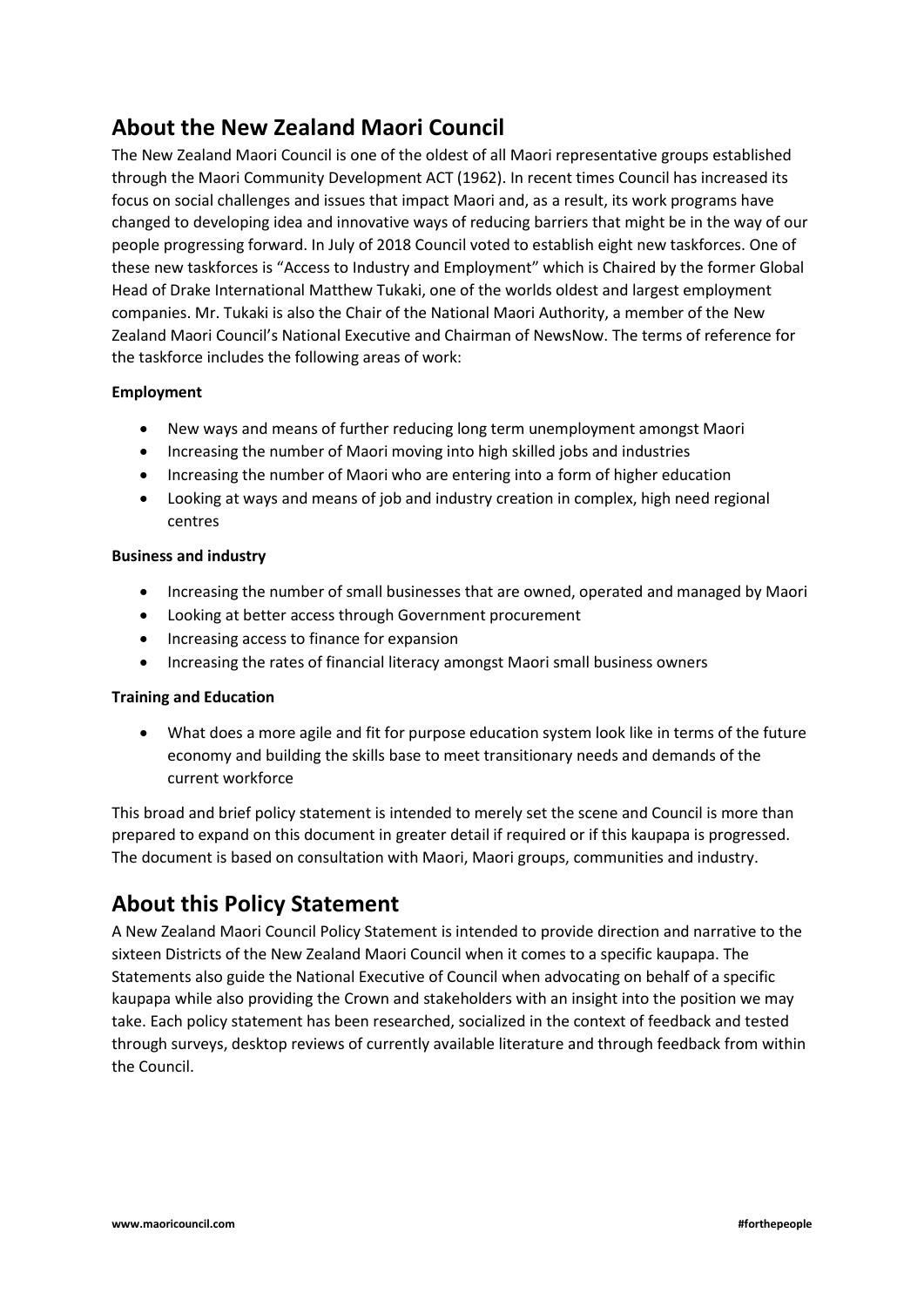## <span id="page-3-0"></span>**Context and background**

For many decades the largest per head of population consumer of the technical and vocational education sector has been Maori. From the birth of the old Maori Affairs Trade Trainee program through to the demand placed on regions when it comes to trades across the blue collar, industrial and primary industries sectors, Maori have been dominant. That said; Maori, in the main, have also been largely seen as part of the low wage side of the economy and have not always been given the opportunity (or invested into) to make the transition into skills and trades that are part of the high growth end of the economy where wages are higher. While trades skills have been in heavy demand many of these jobs face extinction due to the evolution of the economy and rapid innovation in technology and telecommunications; in other words, over the next decade, a great many traditional role types would have disappeared in favor of automation. It would, though, be wrong just to look at the impact of automation through a blue-collar lens because Maori are also occupants of the low wage growth side of the economy when it comes to the white-collar sector roles from administration and support through to call center work. In fact, it is estimated across the Western World that peoples of color are likely to be impacted more by automation than their non-color counterparts.

As global consulting firm McKinsey found when it came to African American workers:

"African American workers appear especially vulnerable as automation starts to reshape jobs and activities in the United States. In fact, when we looked at nearly 2,000 different detailed activities in more than 800 occupations, we found that these workers are disproportionately concentrated in the kinds of support roles most likely to be affected.

As companies adapt and develop technology, it's clear that they will be able to automate a much [higher percentage of the time spent on support roles](https://www.mckinsey.com/featured-insights/future-of-work/how-will-automation-affect-jobs-skills-and-wages) than the time spent on more directive ones.<sup>1</sup>And among the occupations we analyzed, African Americans held some 459,000 more jobs subject to automation than their overall numbers in the US population would predict. For example, African Americans are demographically overrepresented in the category of truck drivers to the tune of roughly 156,000 jobs; self-driving trucks therefore pose a disproportionate threat to their livelihood. Eventually, as many as 80 percent of a truck driver's work hours could be automated the field's "automation potential"—raising the vulnerability of all 581,000 African Americans in that job class. By contrast, African Americans are underrepresented by around 100,000 employees among software developers, a field that has an automation potential of just 15 percent."

The most recent Ministry of Business, Innovation and Employment "Maori in the Labour Market Report" indicated that:

"Gains in employment (up 13,400) coincided with 8,300 more Māori entering the labour force, and a fall in the unemployment rate to 9.1 per cent over the year. This increase in employment was driven by higher employment in the Health Care and Social Assistance, Wholesale & Retail and Manufacturing industries over the year. Employment rates were also up in most age groups, except Māori aged 45 to 55 years old, Māori continued to have an unemployment rate higher than the national average. Māori unemployment rate was 1.4pp higher than the rate for Pacific Peoples in the year to September 2018. Māori made up over a quarter (26.8 per cent or 31,800) of the total unemployment (118,600) in the year to September 2018. The proportion of young people who are not in employment, education or training (NEET) is used as an indicator of youth disengagement. In September 2018, there were about 134,900 Māori aged 15-24 years. Of these, about 23,600 people were NEET, a decrease from 26,500 from a year ago.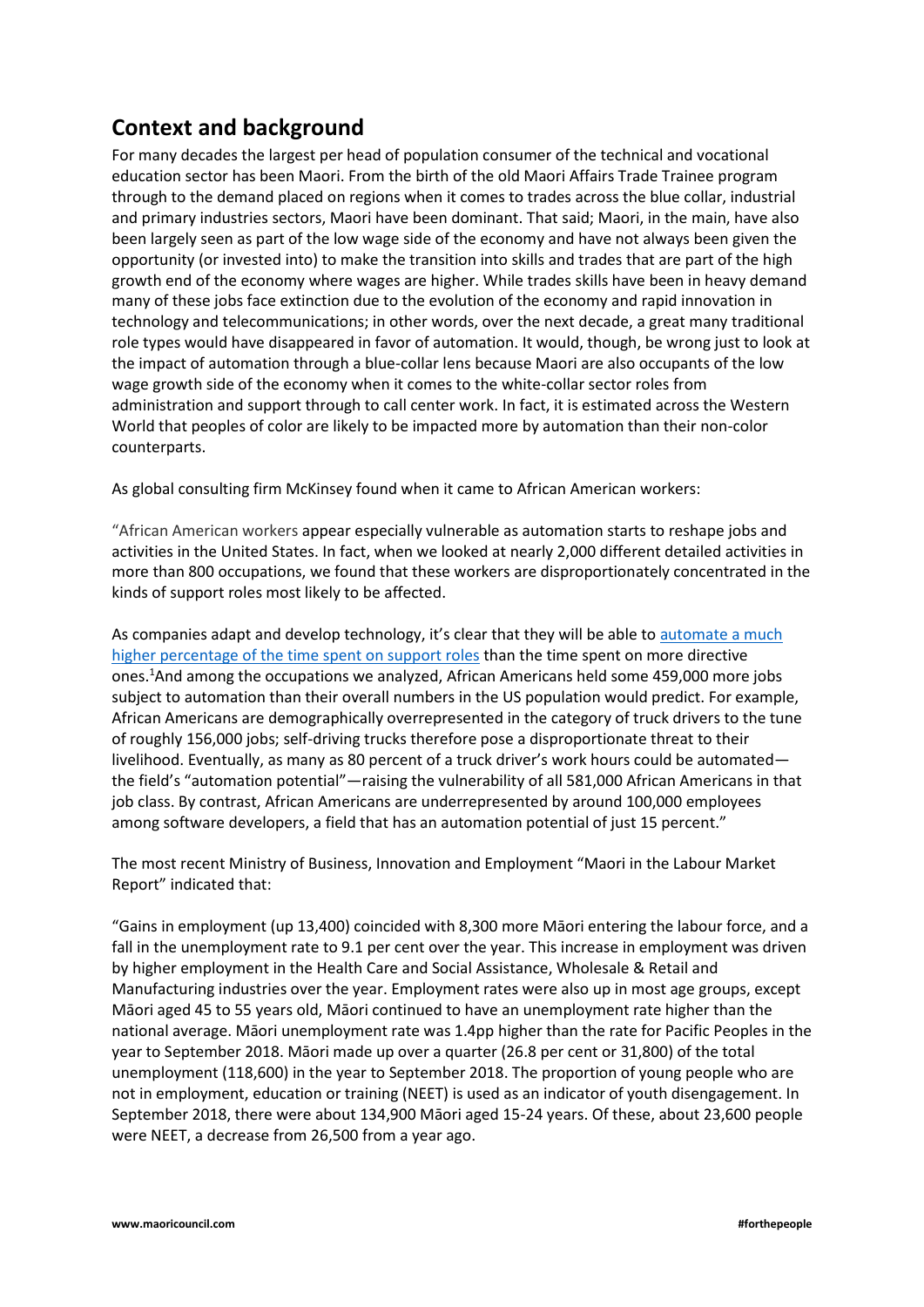Among Māori aged 15-24 years, 14.3 per cent of males and 21.0 per cent of females were NEET in September 2018. Over the year, the NEET rate for females fell more sharply than the rate for males. Fewer Māori youth were NEET in September 2018 year. The NEET rate for Māori aged 15-19 years fell by 1.2 percentage points from 14.2 per cent in the year to September 2017 year to 13.0 per cent in the year to September 2018. The rate for Māori aged 20-24 years fell by 3.7 percentage points to 22.7 per cent in the year to September 2018. Overall, Māori have higher NEET rates than other ethnic groups. However, over the past three years, Māori who were NEET fell by 13.1 per cent from 27,200."



While there was growth in the traditional sectors where Maori are more likely to be employed there was also little growth when it came to the future proofing industries that would Maori would need to cross skill into such as Digital and Online. Maori who are young are at risk of high rates of longterm unemployment and while the Government, through Minister for Employment Willie Jackson, are making some inroads, one of the biggest at-risk groups not being catered for are Maori males aged 45-55.

The reason this group is important because many have been in the trades sector for some years and cannot always last in those roles through to retirement. This is due mainly to the nature of the job and its physical requirements. This means, more of the cohort are not always able to find gainful employment post an incident, accident or plain over exertion.

Over many decades employment and training strategies developed by Government have mostly focused on an immediate problem related to high rates of unemployment or sector demand. In actual fact there has never been a much longer-term plan or strategy that has been developed around what the shape and future of work for Maori needs to look like and what needs to be invested in to achieve success. This document seeks to identify a series of ways and means to both begin the discussion, provide insights and ideas as well as move towards what it looks like to have a sustainable longer-term plan in place. In any event our goal should be a further lowering of the unemployment rates when it comes to Maori, future proofing the economy and driving up the rates of participation in the medium to highly skilled ends of the jobs market – thereby lifting wage growth and increasing rates of financial independence. Council very much sees both the reforms of the vocational and technical education as being aligned with the future of Maori employment and jobs.

## <span id="page-4-0"></span>**Reforms to the technical and vocational education sector**

The Government is currently proposing that consolidation in the Polytechnic sector should occur to create a more streamlined and efficient system of delivery. The older Equivalent Full Time Funding model is being challenged as not fit for purpose for today's training environment as well as the idea that too many Polytechnics can sometimes mean a higher cost base and lower rates of quality investment. Thrown into this mix is whether the programs being delivered are enough to future proof the economy and whether the skills being taught will still be relevant in a decade's time and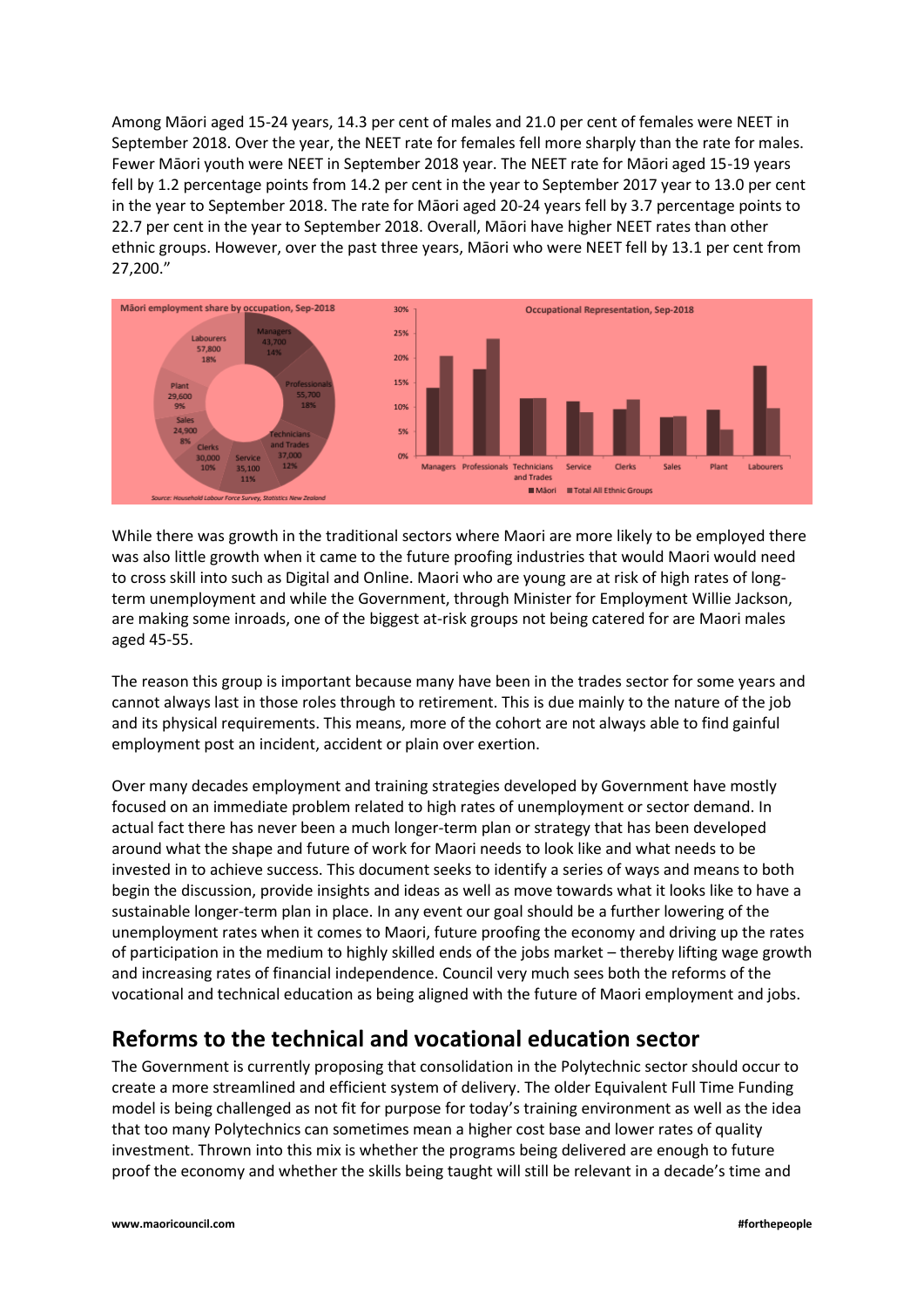beyond. Running alongside this is the complexity of how the system has evolved over many decades. Currently the model is heavily regionalized and considers mainly jobs and employment demand in local areas with less focus necessarily or national or international demands. In addition to this campuses and operations provide a number of local jobs and also a supply chain of trainees to meet that local demand – all in all while it might be questioned that many Polytechnics do not future proof skills demand enough they are an integral part of a local or regional economy.

## <span id="page-5-0"></span>**What does reform of the sector need to look like?**

#### <span id="page-5-1"></span>**The future of Wananga**

"We also need to have a discussion about Wananga being able to operate on the same level playing field as Universities – including accessing to a better funding model"

Wananga have become an important part of the Maori education experience and future. But, they currently do not operate on the same level playing field of the traditional university or polytechnic sector and, in order to future proof more Maori skills a great investment is required. (see internal paper one)

#### <span id="page-5-2"></span>**A new funding model**

"The EFTS model of funding is more like a race to the bottom"

The current funding model is not fit for purpose for today New Zealand and does not always encourage quality standards, focus or delivery. The model of EFTS should be replaced and reflect more the demand of a particular skill, driving quality economies of scale and a greater yield in terms of tangible outcomes. (see internal paper two)

#### <span id="page-5-3"></span>**Maori Trade Trainees Version 2.0**

"We want to see a revitalized Maori Trade Trainee Apprenticeship program"

Reform of the older Maori Trade Trainee Program to encompass digital skills and learning, online trades such as coding, social media and communications that do not require degree level qualifications and in line with future economic growth. This should be focussed around the need for more relevant and present skills to meet the demand of both the Maori economy from a business and social perspective. Top of mind should also be the development of skills related to digital media, broadcasting and being able to take advantage of new infrastructure developments using spectrum. (see internal paper three)

#### <span id="page-5-4"></span>**Securing the current workforce**

"We are concerned for the future of a mainly Maori workforce in the regions when it comes to consolidation of the current model."

Should consolidation occur a workforce plan built around transition needs to be put in place and the impact should be managed to ensure that the broader issue of unemployment as a result does not occur in large numbers. In reverse – thereby adversely impacting regional rates of unemployment. Importantly is uncertainty in the sector in terms of employment stability and security. (see internal paper four)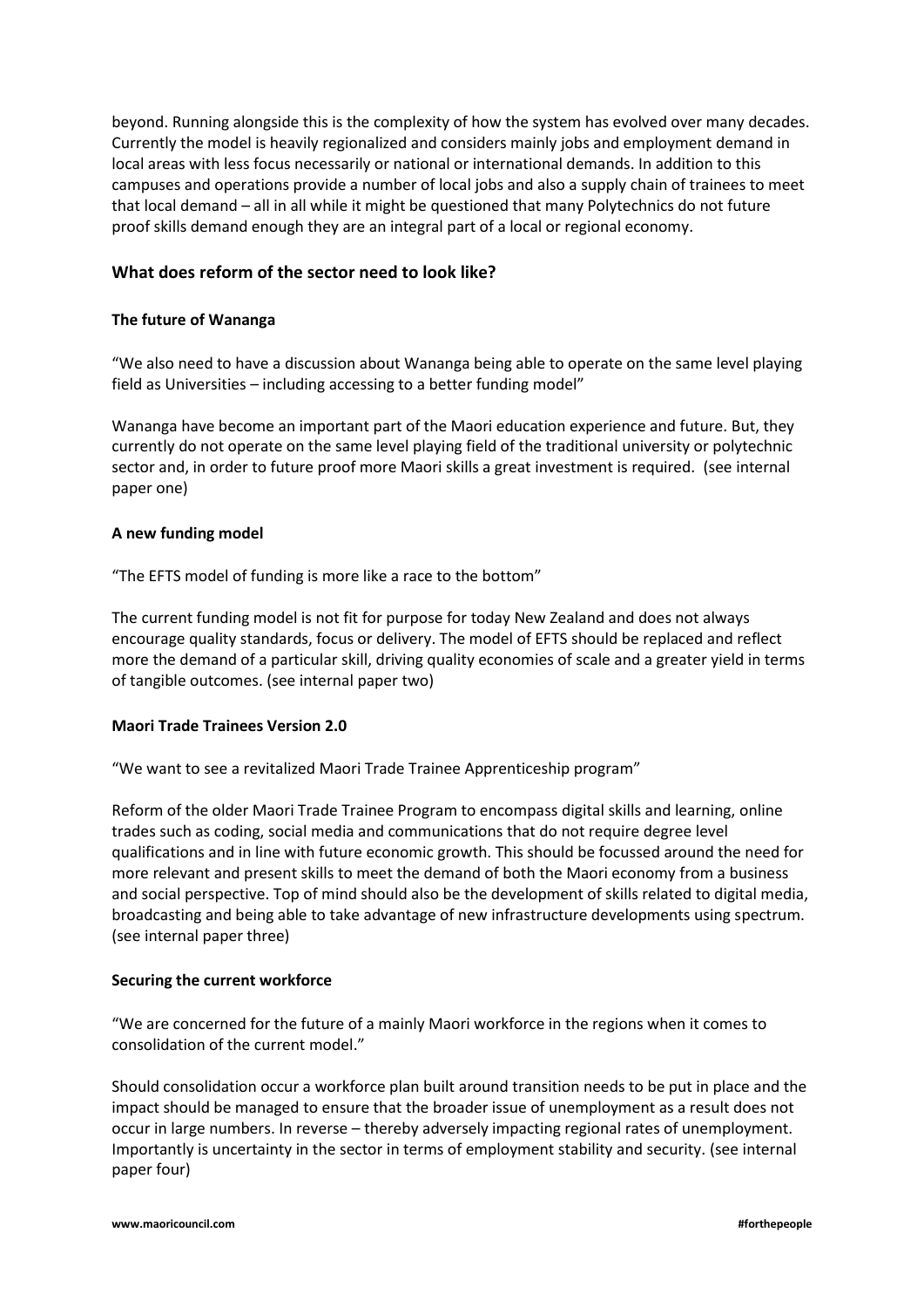The reality of the current reform process is not enough has been done to capture the architecture of what wholesale systems reform needs to look like, how it could be funded, the delivery models involved and how this might look when it comes Maori development, education and economic selfsustainability.

## <span id="page-6-0"></span>**Proposed employment work program and priority areas**

In order to address these challenges, the New Zealand Maori Council is seeking to work with the Government and Agencies to develop workforce related plans and trial hubs in key locations around the country. Our proposal is straightforward:

- <span id="page-6-1"></span>1. **Priority: "Creating more opportunities for Maori in the digital, information technology and telecommunications sectors"** Develop a workforce plan to increase the number of Maori participating in the digital sector, information, technology and telecommunications sectors – this plan would then feed into both the skills needed and required, the opportunity to build employment as a pathway, increase the level of promotion in the early years of education and form key alliances and partnerships with the technology sector and companies to create a new national intern and graduate program. The workforce plan would be a roadmap of what we need to do and how to get there, the partnership framework would be to connect industry with job seekers and grow employment opportunities and the jobs strategy would be to set targets around the percentage increase in Maori participating in the digital, technology and telecommunications year on year for the next decade. In addition to this would be the build of a national mentoring program – of encouraging Maori already in the sector to join up to mentor young people coming through. This final part is utilizing the story telling technique to highlight case studies and use them to promote a career in the sector. Target areas for growth would also be in our regional centers given that many roles can be home based or online.
- <span id="page-6-2"></span>2. **Priority Two: "From the Marae to the Boardroom – developing a new generation of Maori leaders"** Develop a National Mentoring Framework that encourages and supports more Maori to move through the tiers of management and the executive and onwards through to the Board room. This could be done under the guise of a National Maori Executive Mentoring program – identifying those who are currently senior executive and board members to guide and develop the skill sets of younger people coming through.
- <span id="page-6-3"></span>3. **Priority Three: "Steps to freedom – using employment to reduce reoffending".** The development of a national program that builds a prerelease and post release support system for prisoners. Built off the back the Transition to Work and Employment Service (TWES) in the Australian prison system focused on Indigenous prisoners the program would mentor Maori inside, prepare them for life post release, complete the paperwork for things such as the opening of a bank account and IRD numbers etc. while also complete resumes and beginning to focus on the job search. Once the prisoner is released into the community the mentors work alongside the job seeker to place them into employment and work through issues related to release. The key to the program is to reduce re-offending and increase employment participation rates. Another aspect of the program is upskilling or reskill prisoners into a trade to increase the chances of placement on release and building a national employment partnership with employer groups, Iwi and Hapu
- <span id="page-6-4"></span>4. **Priority: "Supporting our mums into work"** develop a program specifically for mothers and sole parents returning to work. One of things that is often forgotten is how skills used while staying at home can be cross purposed and made meaningful in the workplace. For example,